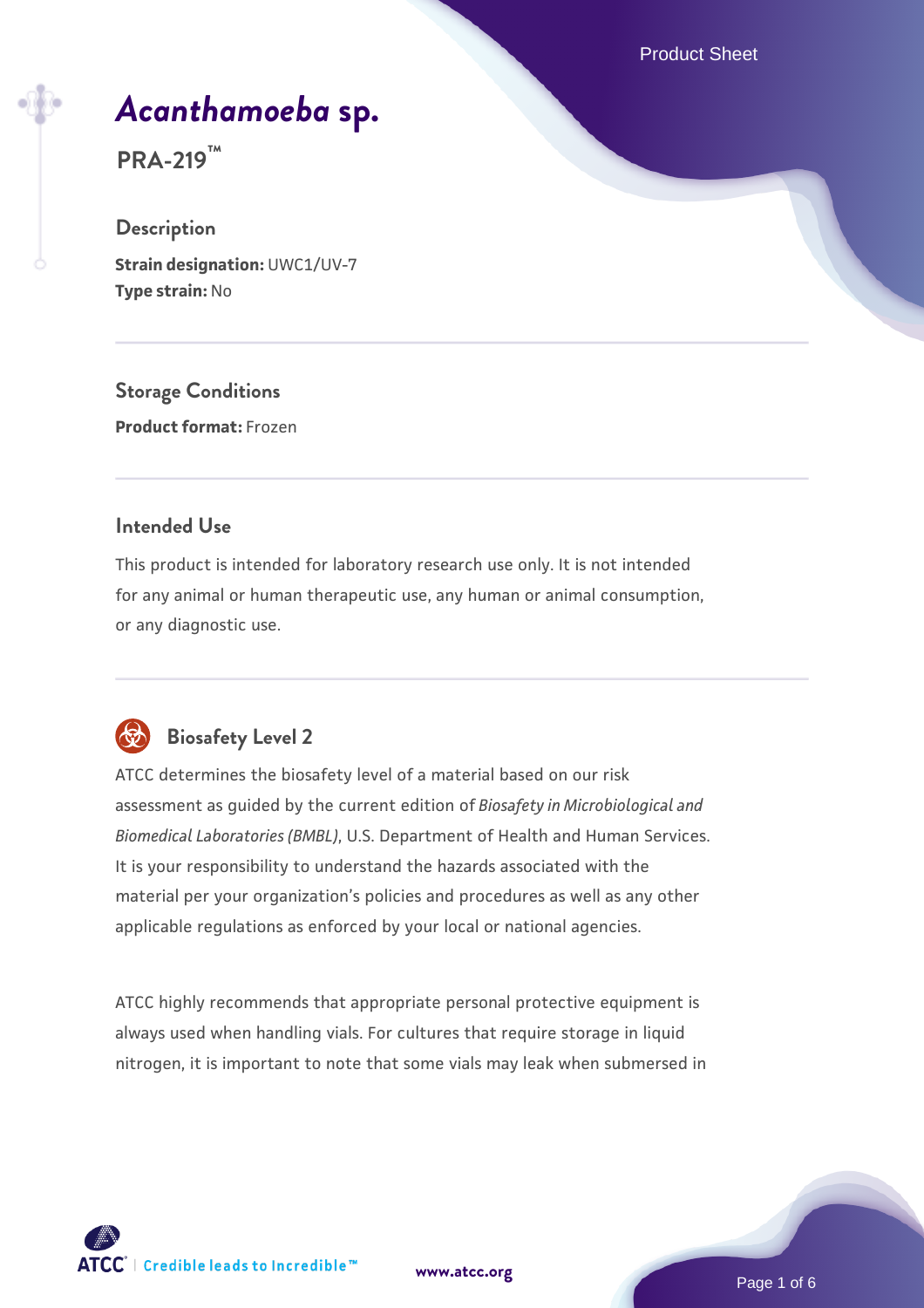liquid nitrogen and will slowly fill with liquid nitrogen. Upon thawing, the conversion of the liquid nitrogen back to its gas phase may result in the vial exploding or blowing off its cap with dangerous force creating flying debris. Unless necessary, ATCC recommends that these cultures be stored in the vapor phase of liquid nitrogen rather than submersed in liquid nitrogen.

## **Certificate of Analysis**

For batch-specific test results, refer to the applicable certificate of analysis that can be found at www.atcc.org.

#### **Growth Conditions**

**Medium:**  [ATCC Medium 993: TSY medium](https://www.atcc.org/-/media/product-assets/documents/microbial-media-formulations/9/9/3/atcc-medium-993.pdf?rev=e98c71ce27d64e36b3a44afcd0053d5a) **Instructions for complete medium:** ATCC Medium 993 with 2X Yeast Extract **Temperature:** 20°C

## **Handling Procedures**

#### **Culture maintenance:**

1. When the culture is at or near peak density, vigorously agitate the culture.

2. Transfer approximately 0.25 ml into a fresh flask or tube containing 5 ml of fresh ATCC medium 993.

3. Screw the caps on tightly and incubate at 20-25°C (incubate test tubes at a 15° horizontal slant).

4. The amoebae will form an almost continuous sheet of cells on the bottom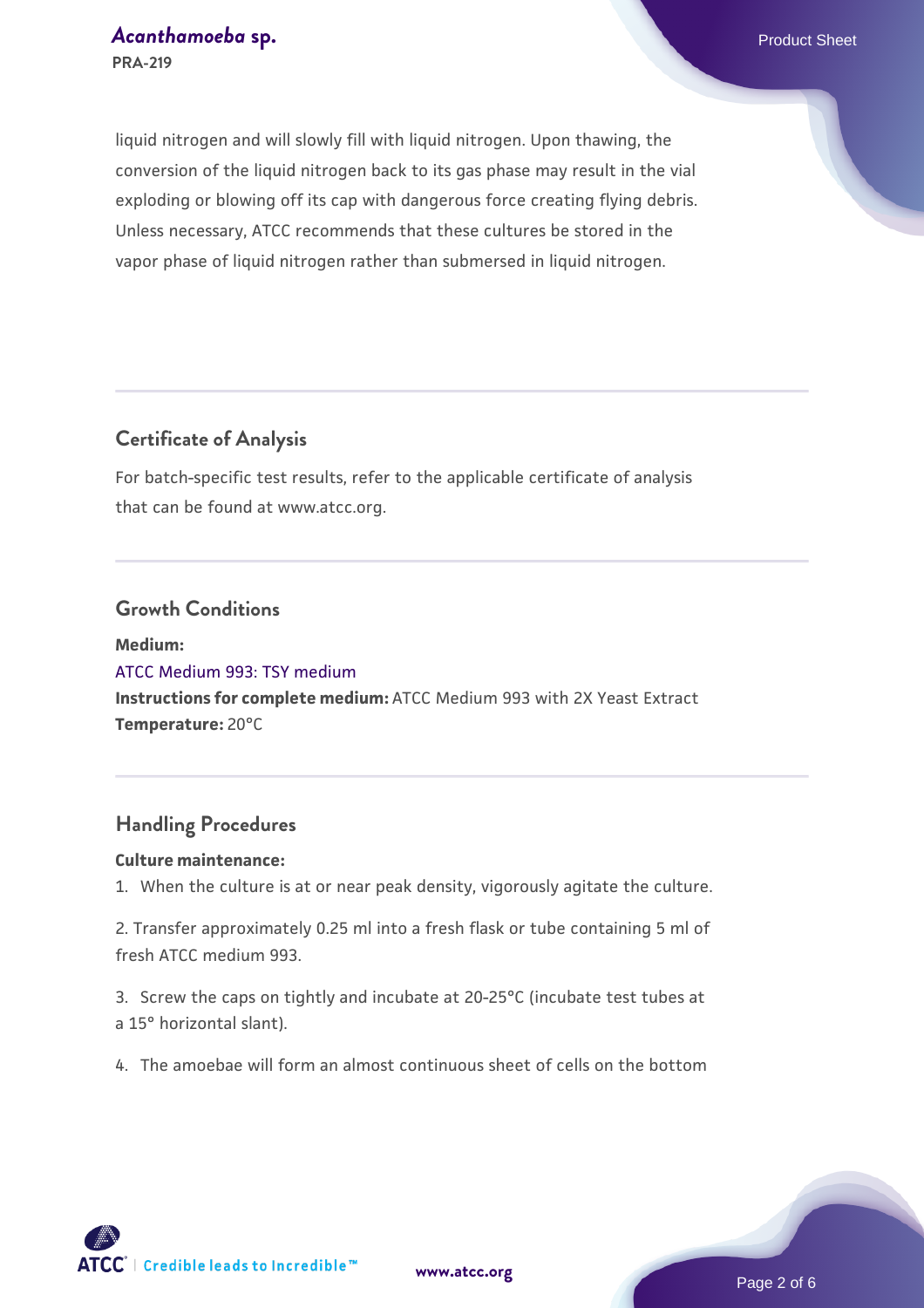## *[Acanthamoeba](https://www.atcc.org/products/pra-219)* **[sp.](https://www.atcc.org/products/pra-219) Product Sheet**

**PRA-219**

#### **Cryopreservation:**

1. To achieve the best results set up cultures with several different inocula (e.g. 0.25 ml, 0.5 ml, 1.0 ml). Harvest cultures and pool when the culture that received the lowest inoculum is at or near peak density.

2. If the cell concentration exceeds the required level do not centrifuge, but adjust the concentration to between 2 x  $10^6$  and 2 x  $10^7$ cysts/ml with fresh medium. If the concentration is too low, centrifuge at 600 x q for 5 min and resuspend the pellet in the volume of fresh medium required to yield the desired concentration.

3. While cells are centrifuging prepare a 15% (v/v) solution of sterile DMSO as follows: Add the required volume of DMSO to a glass screw-capped test tube and place it in an ice bath. Allow the DMSO to solidify. Add the required volume of refrigerated medium. Dissolve the DMSO by inverting the tube several times.

 \*NOTE: If the DMSO solution is not prepared on ice, an exothermic reaction will occur that may precipitate certain components of the medium.

4. Mix the cell preparation and the DMSO in equal portions. Thus, the final concentration will be between  $10^6$  and  $10^7$  cells/ml and 7.5% (v/v) DMSO. The time from the mixing of the cell preparation and DMSO stock solution before the freezing process is begun should be no less than 15 min and no longer than 30 min.

5. Dispense in 0.5 ml aliquots into 1.0 - 2.0 ml sterile plastic screw-capped cryules (special plastic vials for cryopreservation).

6. Place the vials in a controlled rate freezing unit. From room temperature cool at -1°C/min to -40°C. If the freezing unit can compensate for the heat of fusion, maintain rate at  $-1^{\circ}$ C/min through the heat of fusion. At -40 $^{\circ}$ C plunge into liquid nitrogen. Alternatively, place the vials in a Nalgene 1°C freezing apparatus. Place the apparatus at -80°C for 1.5 to 2 hours and then plunge ampules into liquid nitrogen. (The cooling rate in this apparatus is approximately



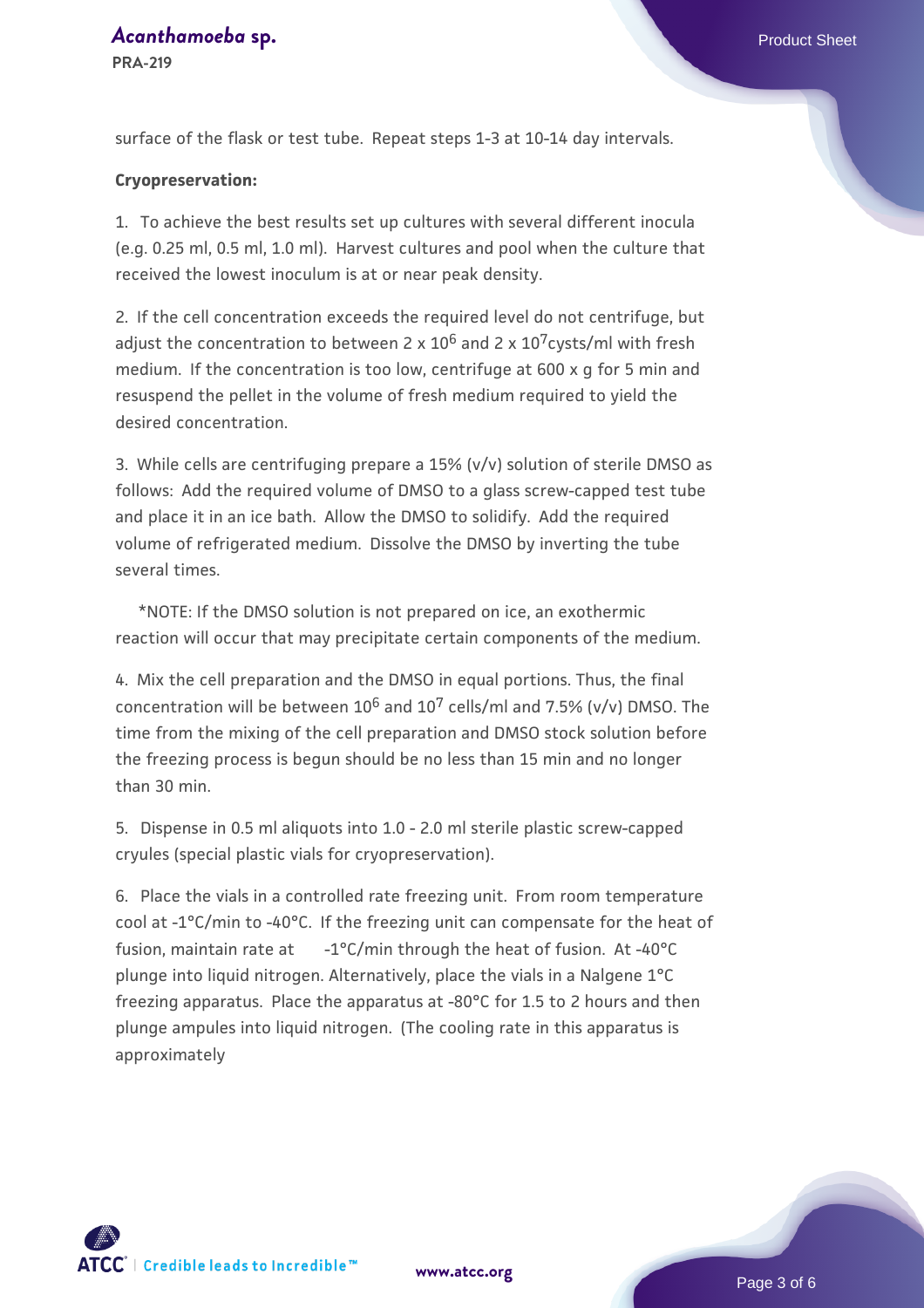$-1^{\circ}$ C/min.)

7. The frozen preparations are stored in either the vapor or liquid phase of a nitrogen freezer.

8. To establish a culture from the frozen state place an ampule in a water bath set at 35°C (2-3 min). Immerse the vial just sufficient to cover the frozen material. Do not agitate the vial.

9. Immediately after thawing, aseptically remove the contents of the ampule and inoculate into 5 ml of fresh ATCC medium 993 in a T-25 tissue culture flask or plastic 16 x 125 mm screw-capped test tube. Incubate at 20-25°C.

## **Material Citation**

If use of this material results in a scientific publication, please cite the material in the following manner: *Acanthamoeba* sp. (ATCC PRA-219)

#### **References**

References and other information relating to this material are available at www.atcc.org.

#### **Warranty**

The product is provided 'AS IS' and the viability of ATCC<sup>®</sup> products is warranted for 30 days from the date of shipment, provided that the customer has stored and handled the product according to the information included on the product information sheet, website, and Certificate of Analysis. For living cultures, ATCC lists the media formulation and reagents that have been found to be effective for the product. While other unspecified media and reagents may also produce satisfactory results, a change in the ATCC and/or depositor-recommended protocols may affect the



**[www.atcc.org](http://www.atcc.org)**

Page 4 of 6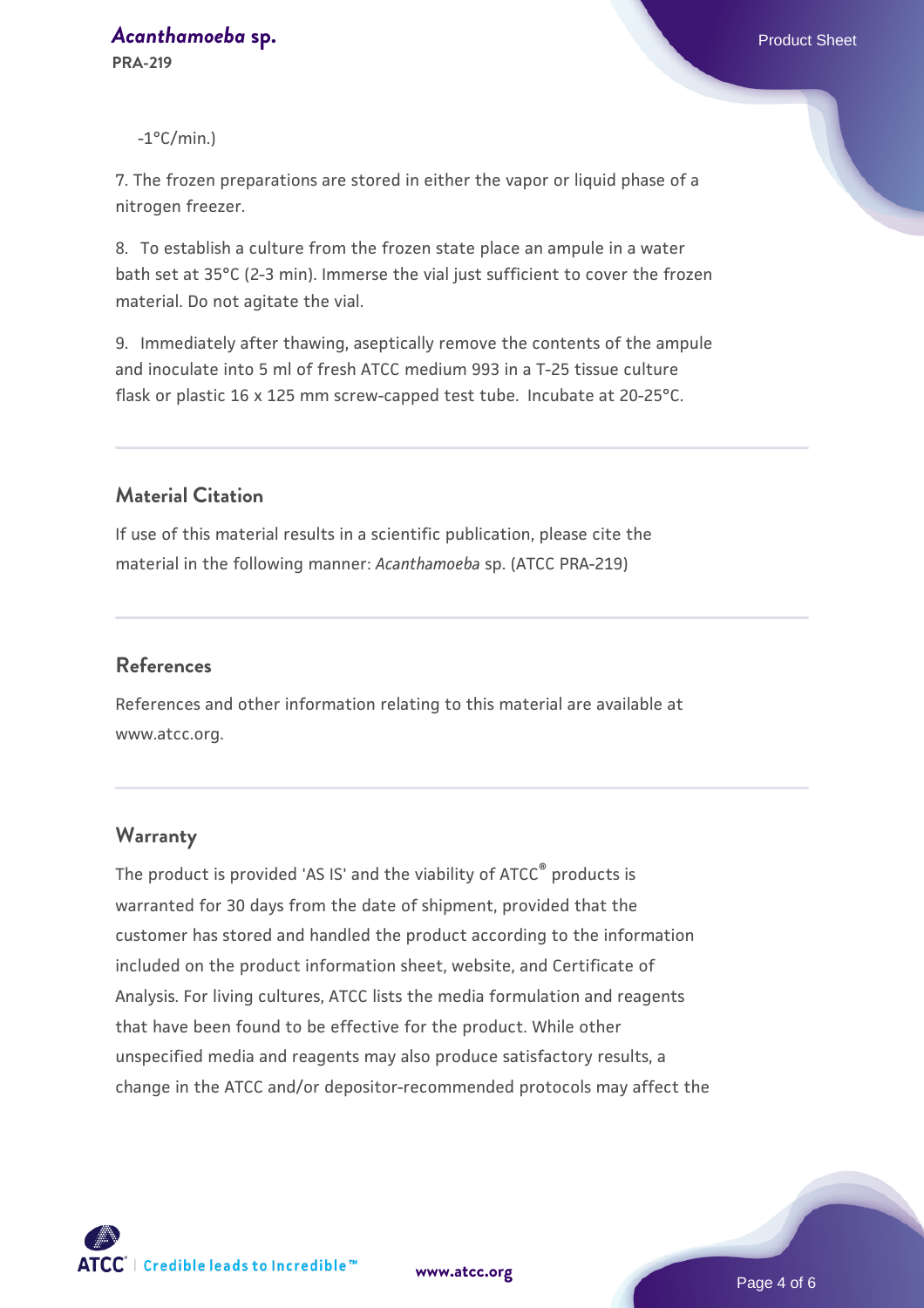recovery, growth, and/or function of the product. If an alternative medium formulation or reagent is used, the ATCC warranty for viability is no longer valid. Except as expressly set forth herein, no other warranties of any kind are provided, express or implied, including, but not limited to, any implied warranties of merchantability, fitness for a particular purpose, manufacture according to cGMP standards, typicality, safety, accuracy, and/or noninfringement.

#### **Disclaimers**

This product is intended for laboratory research use only. It is not intended for any animal or human therapeutic use, any human or animal consumption, or any diagnostic use. Any proposed commercial use is prohibited without a license from ATCC.

While ATCC uses reasonable efforts to include accurate and up-to-date information on this product sheet, ATCC makes no warranties or representations as to its accuracy. Citations from scientific literature and patents are provided for informational purposes only. ATCC does not warrant that such information has been confirmed to be accurate or complete and the customer bears the sole responsibility of confirming the accuracy and completeness of any such information.

This product is sent on the condition that the customer is responsible for and assumes all risk and responsibility in connection with the receipt, handling, storage, disposal, and use of the ATCC product including without limitation taking all appropriate safety and handling precautions to minimize health or environmental risk. As a condition of receiving the material, the customer agrees that any activity undertaken with the ATCC product and any progeny or modifications will be conducted in compliance with all applicable laws, regulations, and guidelines. This product is provided 'AS IS' with no representations or warranties whatsoever except as expressly set forth herein and in no event shall ATCC, its parents, subsidiaries, directors, officers, agents, employees, assigns, successors, and affiliates be liable for indirect, special, incidental, or consequential damages of any kind in connection with